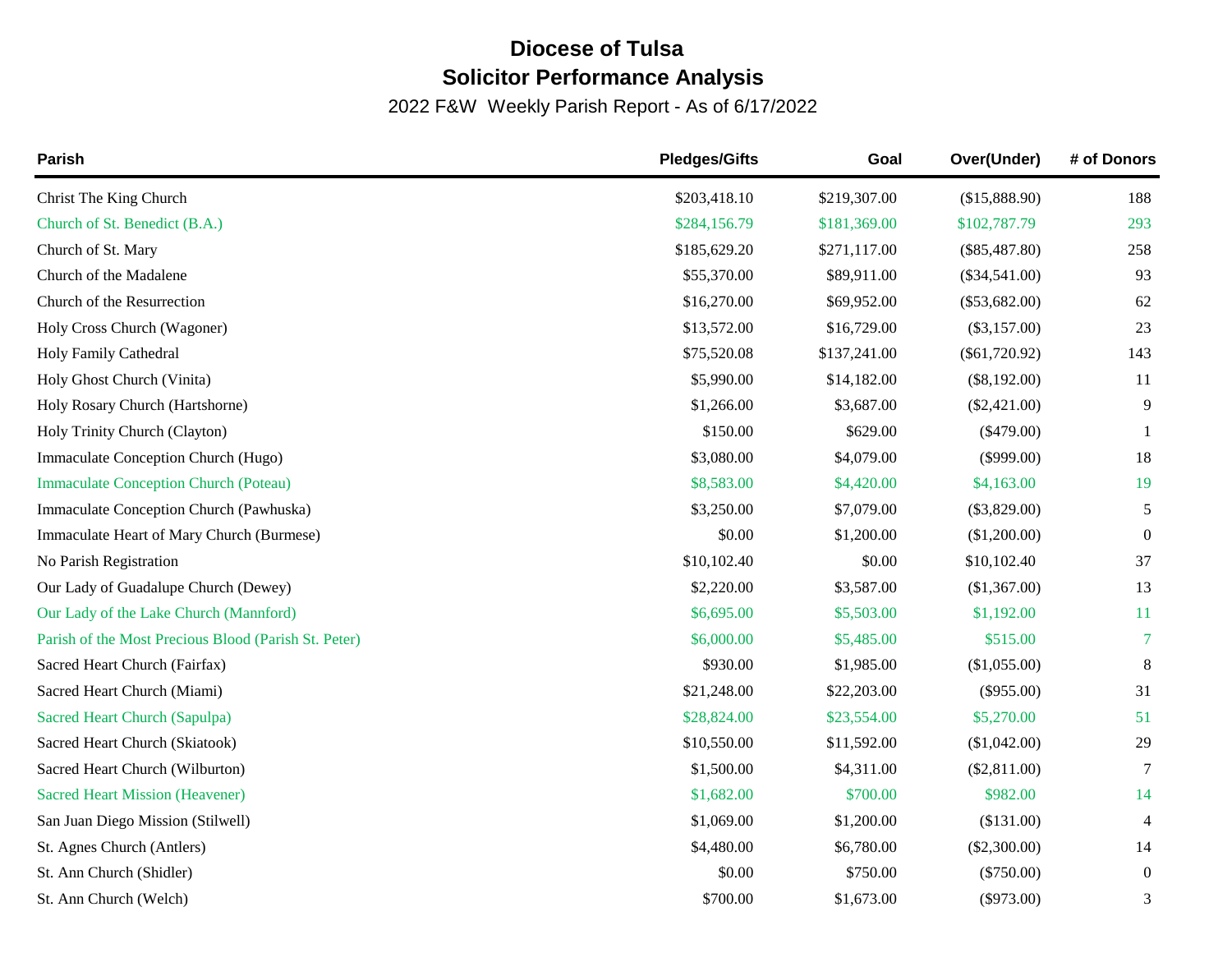| St. Anne Church (B.A.)                               | \$78,486.40  | \$42,586.00  | \$35,900.40     | 170            |
|------------------------------------------------------|--------------|--------------|-----------------|----------------|
| St. Anthony Church (Okmulgee)                        | \$9,294.00   | \$9,448.00   | (\$154.00)      | 39             |
| St. Augustine Church                                 | \$250.00     | \$2,752.00   | $(\$2,502.00)$  | $\overline{c}$ |
| St. Bernard of Clairvaux Church                      | \$186,046.85 | \$182,272.00 | \$3,774.85      | 270            |
| St. Brigid Church (Tahlequah)                        | \$15,509.31  | \$21,176.00  | $(\$5,666.69)$  | 39             |
| St. Catherine Church                                 | \$19,685.00  | \$18,360.00  | \$1,325.00      | 50             |
| St. Catherine Church (Nowata)                        | \$2,260.00   | \$2,632.00   | $(\$372.00)$    | 9              |
| St. Catherine of Siena Church (Talihina)             | \$2,320.00   | \$4,137.00   | (\$1,817.00)    | 7              |
| St. Cecilia Church (Claremore)                       | \$41,515.00  | \$63,691.00  | $(\$22,176.00)$ | 103            |
| St. Clement Church (Bixby)                           | \$20,607.06  | \$41,345.00  | $(\$20,737.94)$ | 58             |
| St. Elizabeth Ann Seton (Spiro)                      | \$2,010.00   | \$1,281.00   | \$729.00        | 7              |
| St. Elizabeth Church (Grove)                         | \$15,716.00  | \$23,393.00  | $(\$7,677.00)$  | 55             |
| St. Frances of Rome Church (Langley)                 | \$9,984.00   | \$10,599.00  | $(\$615.00)$    | $25\,$         |
| St. Francis deSales Church (Idabel)                  | \$4,515.00   | \$4,679.00   | (\$164.00)      | 37             |
| St. Francis Xavier Church                            | \$995.00     | \$6,174.00   | $(\$5,179.00)$  | 8              |
| St. Francis Xavier Church (Sallisaw)                 | \$4,790.00   | \$5,754.00   | $(\$964.00)$    | 17             |
| St. Francis Xavier Church (Stillwater)               | \$130,700.00 | \$82,000.00  | \$48,700.00     | 159            |
| St. Henry Church (Owasso)                            | \$60,544.35  | \$52,463.00  | \$8,081.35      | 127            |
| St. James Church (Bartlesville)                      | \$23,695.00  | \$32,158.00  | $(\$8,463.00)$  | 48             |
| St. John Before the Latin Gate Church (Bartlesville) | \$64,876.00  | \$74,950.00  | (\$10,074.00)   | 90             |
| St. John Church (McAlester)                          | \$26,642.00  | \$27,237.00  | $(\$595.00)$    | 52             |
| St. John Church (Pawnee)                             | \$1,284.00   | \$2,706.00   | (\$1,422.00)    | 6              |
| St. John the Evangelist Church (Stillwater)          | \$100.00     | \$8,000.00   | $(\$7,900.00)$  |                |
| St. John the Evangelist Church (Cookson)             | \$2,950.00   | \$1,931.00   | \$1,019.00      | 8              |
| St. Joseph Church                                    | \$6,855.40   | \$10,683.00  | $(\$3,827.60)$  | 21             |
| St. Joseph Church (Bristow)                          | \$7,461.00   | \$3,715.00   | \$3,746.00      | 18             |
| St. Joseph Church (Cleveland)                        | \$272.00     | \$1,552.00   | (\$1,280.00)    | 6              |
| St. Joseph Church (Hominy)                           | \$1,740.00   | \$862.00     | \$878.00        | 7              |
| St. Joseph Church (Krebs)                            | \$4,810.00   | \$9,023.00   | $(\$4,213.00)$  | 28             |
| St. Joseph Church (Muskogee)                         | \$47,272.00  | \$50,359.00  | $(\$3,087.00)$  | 111            |
| St. Joseph Church (Stigler)                          | \$470.00     | \$1,164.00   | $(\$694.00)$    | 4              |
| St. Joseph Church (Webbers Falls)                    | \$3,260.00   | \$3,026.00   | \$234.00        | 9              |
| St. Jude Church (Boswell)                            | \$2,222.00   | \$2,118.00   | \$104.00        | 7              |
| St. Kateri Tekakwitha Church (Roland)                | \$930.00     | \$868.00     | \$62.00         | 7 <sup>1</sup> |